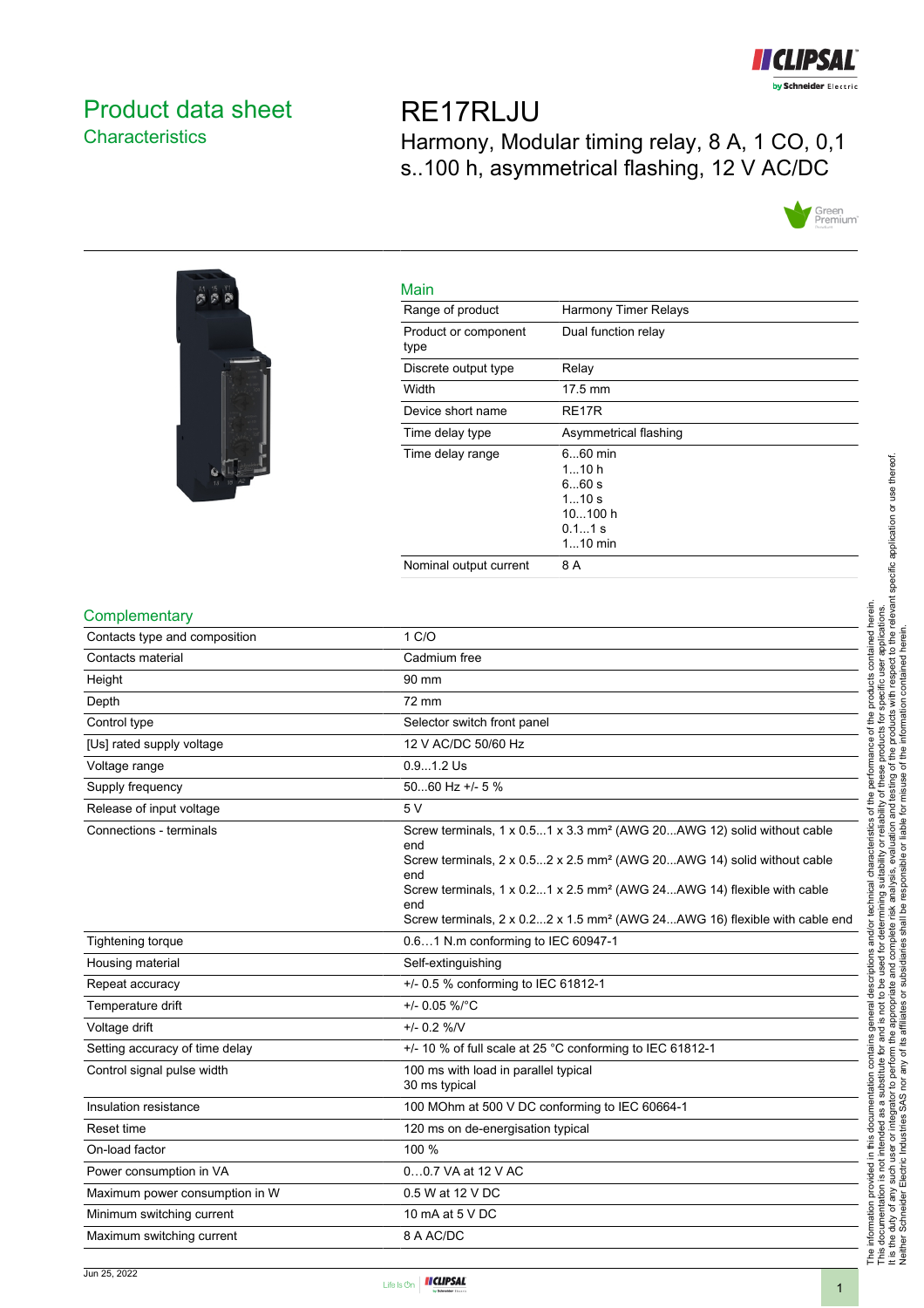| Maximum switching voltage              | 250 V AC                                                                                                                                   |  |
|----------------------------------------|--------------------------------------------------------------------------------------------------------------------------------------------|--|
| Breaking capacity                      | 2000 VA                                                                                                                                    |  |
| Operating frequency                    | $10$ Hz                                                                                                                                    |  |
| Electrical durability                  | 100000 cycles (8 A at 250 V AC maximum) for resistive load                                                                                 |  |
| Mechanical durability                  | 10000000 cycles                                                                                                                            |  |
| Dielectric strength                    | 2.5 kV 1 mA/1 minute 50 Hz conforming to IEC 61812-1                                                                                       |  |
| [Uimp] rated impulse withstand voltage | 5 kV during 1.2/50 µs                                                                                                                      |  |
| Power on delay                         | $100$ ms                                                                                                                                   |  |
| Marking                                | <b>CE</b>                                                                                                                                  |  |
| Creepage distance                      | 4 kV/3 conforming to IEC 60664-1                                                                                                           |  |
| Safety reliability data                | $B10d = 270000$<br>$MTT Fd = 296.8$ years                                                                                                  |  |
| Mounting position                      | Any position in relation to normal vertical mounting plane                                                                                 |  |
| Mounting support                       | 35 mm DIN rail conforming to EN/IEC 60715                                                                                                  |  |
| Local signalling                       | LED indicator for on steady: relay energised, no timing in progress<br>LED indicator for flashing: timing in progress 80 % ON and 20 % OFF |  |
| Net weight                             | $0.07$ kg                                                                                                                                  |  |
| Time delay type                        | L, Li                                                                                                                                      |  |
| Functionality                          | Asymmetrical flashing timer                                                                                                                |  |
| Compatibility code                     | <b>RE17</b>                                                                                                                                |  |

### Environment

| Immunity to microbreaks               | 20 ms                                                                                                                                                                                                                                                                                                                                                                                                                                                                                                                                                                                                                                                                                                                                                                                                                                                                                                                                                                                                                                                                                                                                                 |
|---------------------------------------|-------------------------------------------------------------------------------------------------------------------------------------------------------------------------------------------------------------------------------------------------------------------------------------------------------------------------------------------------------------------------------------------------------------------------------------------------------------------------------------------------------------------------------------------------------------------------------------------------------------------------------------------------------------------------------------------------------------------------------------------------------------------------------------------------------------------------------------------------------------------------------------------------------------------------------------------------------------------------------------------------------------------------------------------------------------------------------------------------------------------------------------------------------|
| Standards                             | 2006/95/EC<br>2004/108/EC<br>EN 61000-6-4<br>IEC 61812-1<br>EN 61000-6-3<br>EN 61000-6-2<br>EN 61000-6-1                                                                                                                                                                                                                                                                                                                                                                                                                                                                                                                                                                                                                                                                                                                                                                                                                                                                                                                                                                                                                                              |
| Product certifications                | <b>CSA</b><br><b>CULus</b><br>GL                                                                                                                                                                                                                                                                                                                                                                                                                                                                                                                                                                                                                                                                                                                                                                                                                                                                                                                                                                                                                                                                                                                      |
| Ambient air temperature for storage   | $-3060 °C$                                                                                                                                                                                                                                                                                                                                                                                                                                                                                                                                                                                                                                                                                                                                                                                                                                                                                                                                                                                                                                                                                                                                            |
| Ambient air temperature for operation | $-2060 °C$                                                                                                                                                                                                                                                                                                                                                                                                                                                                                                                                                                                                                                                                                                                                                                                                                                                                                                                                                                                                                                                                                                                                            |
| IP degree of protection               | IP20 (terminal block) conforming to IEC 60529<br>IP40 (housing) conforming to IEC 60529<br>IP50 (front panel) conforming to IEC 60529                                                                                                                                                                                                                                                                                                                                                                                                                                                                                                                                                                                                                                                                                                                                                                                                                                                                                                                                                                                                                 |
| Vibration resistance                  | 20 m/s <sup>2</sup> (f= 10150 Hz) conforming to IEC 60068-2-6                                                                                                                                                                                                                                                                                                                                                                                                                                                                                                                                                                                                                                                                                                                                                                                                                                                                                                                                                                                                                                                                                         |
| Shock resistance                      | 15 gn for 11 ms conforming to IEC 60068-2-27                                                                                                                                                                                                                                                                                                                                                                                                                                                                                                                                                                                                                                                                                                                                                                                                                                                                                                                                                                                                                                                                                                          |
| Relative humidity                     | 93 % without condensation conforming to IEC 60068-2-30                                                                                                                                                                                                                                                                                                                                                                                                                                                                                                                                                                                                                                                                                                                                                                                                                                                                                                                                                                                                                                                                                                |
| Electromagnetic compatibility         | Electrostatic discharge immunity test: (in contact), level 3, 6 kV, conforming to<br>IEC 61000-4-2<br>Electrostatic discharge immunity test: (in air), level 3, 8 kV, conforming to IEC<br>61000-4-2<br>Susceptibility to electromagnetic fields: (80 MHz to 1 GHz), level 3, 10 V/m,<br>conforming to IEC 61000-4-3<br>Electrical fast transient/burst immunity test: (capacitive connecting clip), level 3, 1<br>kV, conforming to IEC 61000-4-4<br>Electrical fast transient/burst immunity test: (direct), level 3, 2 kV, conforming to<br>IEC 61000-4-4<br>1.2/50 us shock waves immunity test: (differential mode), level 3, 1 kV,<br>conforming to IEC 61000-4-5<br>1.2/50 us shock waves immunity test: (common mode), level 3, 2 kV, conforming<br>to IEC 61000-4-5<br>Conducted RF disturbances: (0.1580 MHz), level 3, 10 V, conforming to IEC<br>61000-4-6<br>Voltage dips and interruptions immunity test: (1 cycle), 0 %, conforming to IEC<br>61000-4-11<br>Voltage dips and interruptions immunity test: (25/30 cycles), 70 %, conforming to<br>IEC 61000-4-11<br>Conducted and radiated emissions: , class B, conforming to EN 55022 |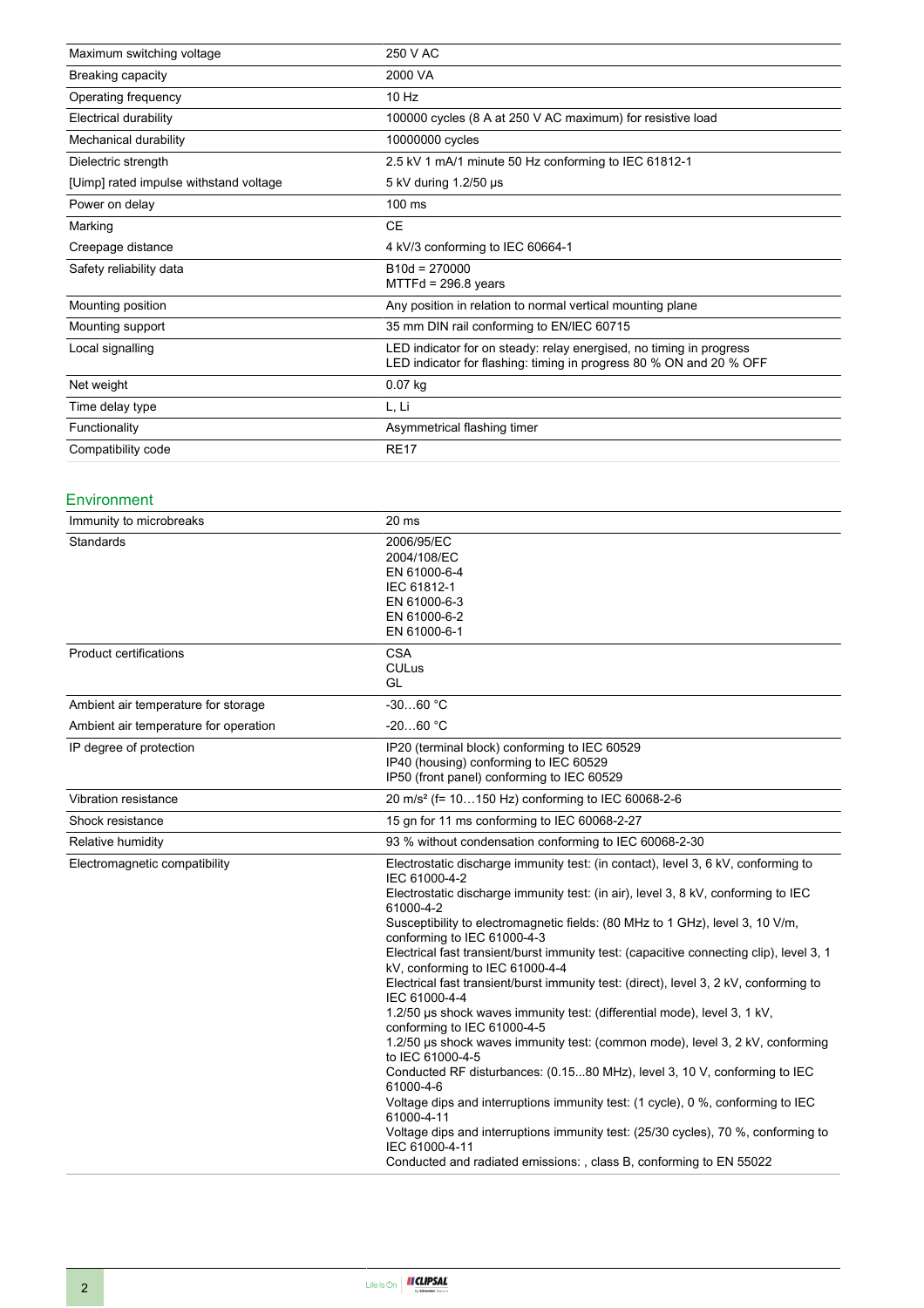## Packing Units

| Unit Type of Package 1       | <b>PCE</b>      |
|------------------------------|-----------------|
| Number of Units in Package 1 |                 |
| Package 1 Weight             | 76.0 g          |
| Package 1 Height             | 2.7 cm          |
| Package 1 width              | 7.8 cm          |
| Package 1 Length             | 9.6 cm          |
| Unit Type of Package 2       | S <sub>02</sub> |
| Number of Units in Package 2 | 40              |
| Package 2 Weight             | 3.509 kg        |
| Package 2 Height             | $15 \text{ cm}$ |
| Package 2 width              | 30 cm           |
| Package 2 Length             | 40 cm           |

### Offer Sustainability

| Sustainable offer status        | Green Premium product                                                                    |
|---------------------------------|------------------------------------------------------------------------------------------|
| <b>REACh Regulation</b>         | <b>REACh Declaration</b>                                                                 |
| <b>EU RoHS Directive</b>        | Pro-active compliance (Product out of EU RoHS legal scope) EU RoHS<br><b>Declaration</b> |
| Mercury free                    | Yes                                                                                      |
| RoHS exemption information      | <b>E</b> Yes                                                                             |
| China RoHS Regulation           | China RoHS Declaration                                                                   |
| <b>Environmental Disclosure</b> | Product Environmental Profile                                                            |
| <b>Circularity Profile</b>      | End Of Life Information                                                                  |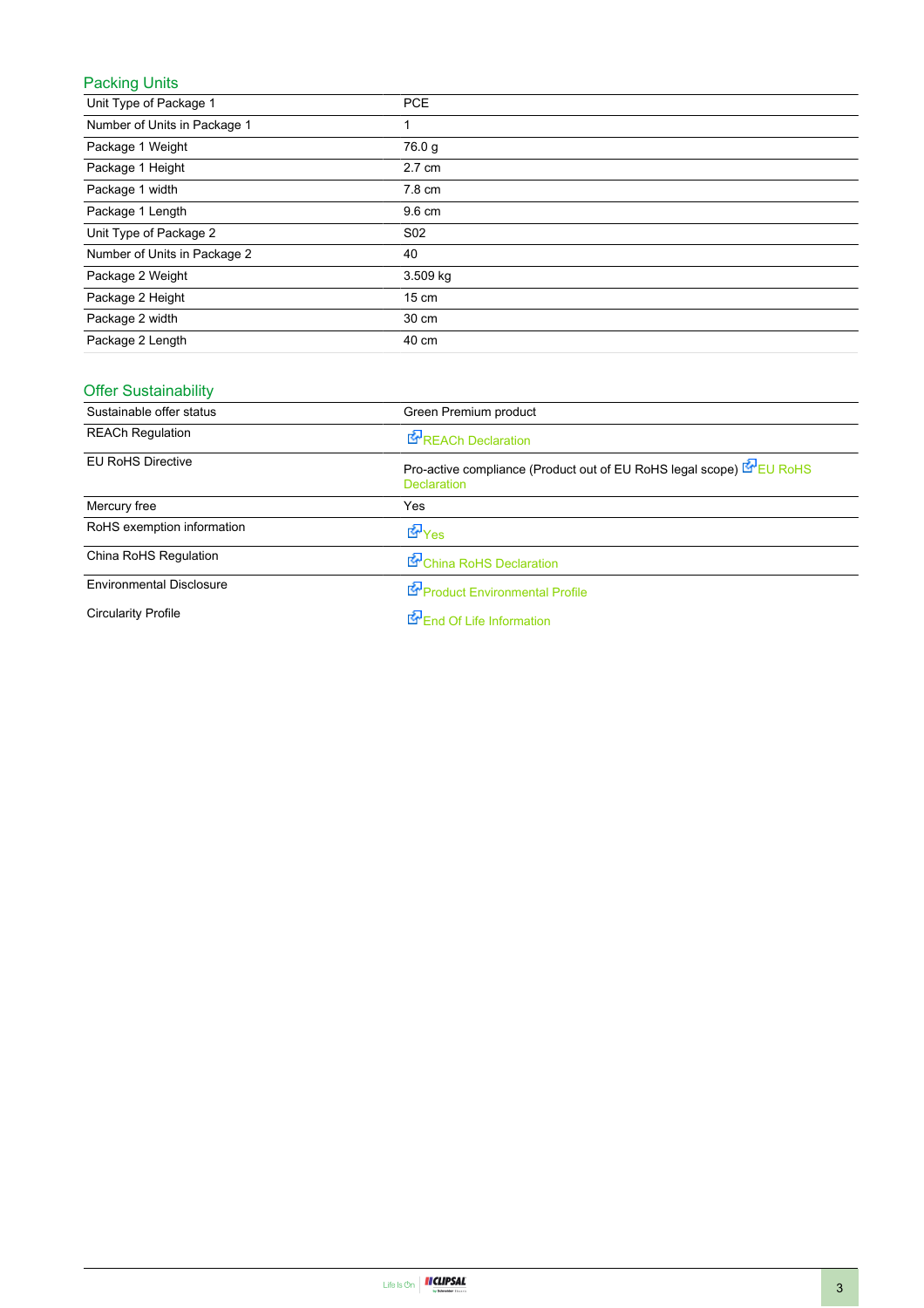Product data sheet Dimensions Drawings

# RE17RLJU

Width 17.5 mm

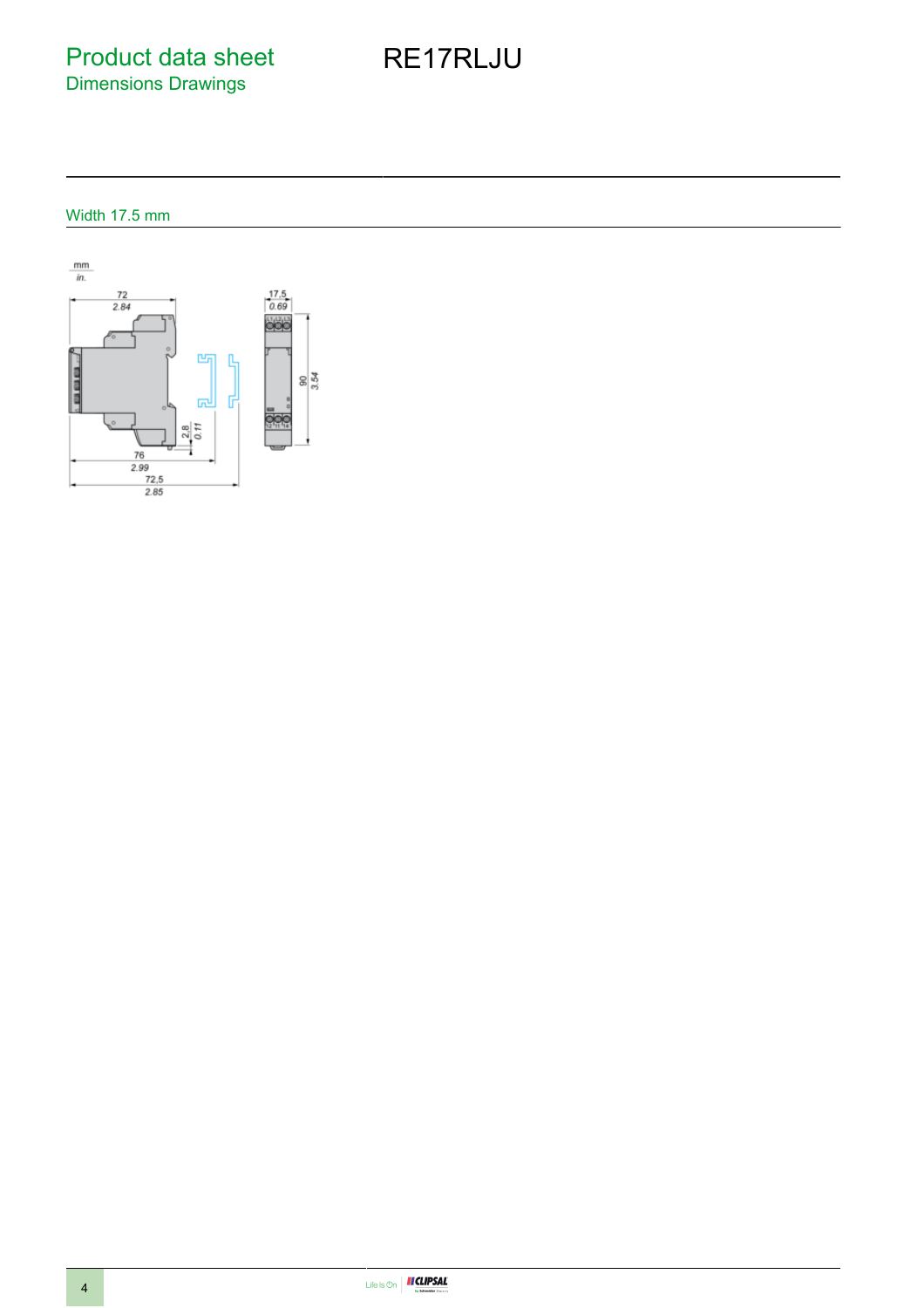Product data sheet Connections and Schema

# RE17RLJU

### Internal Wiring Diagram



## Wiring Diagram



1 Link A1-Y1 for function L only